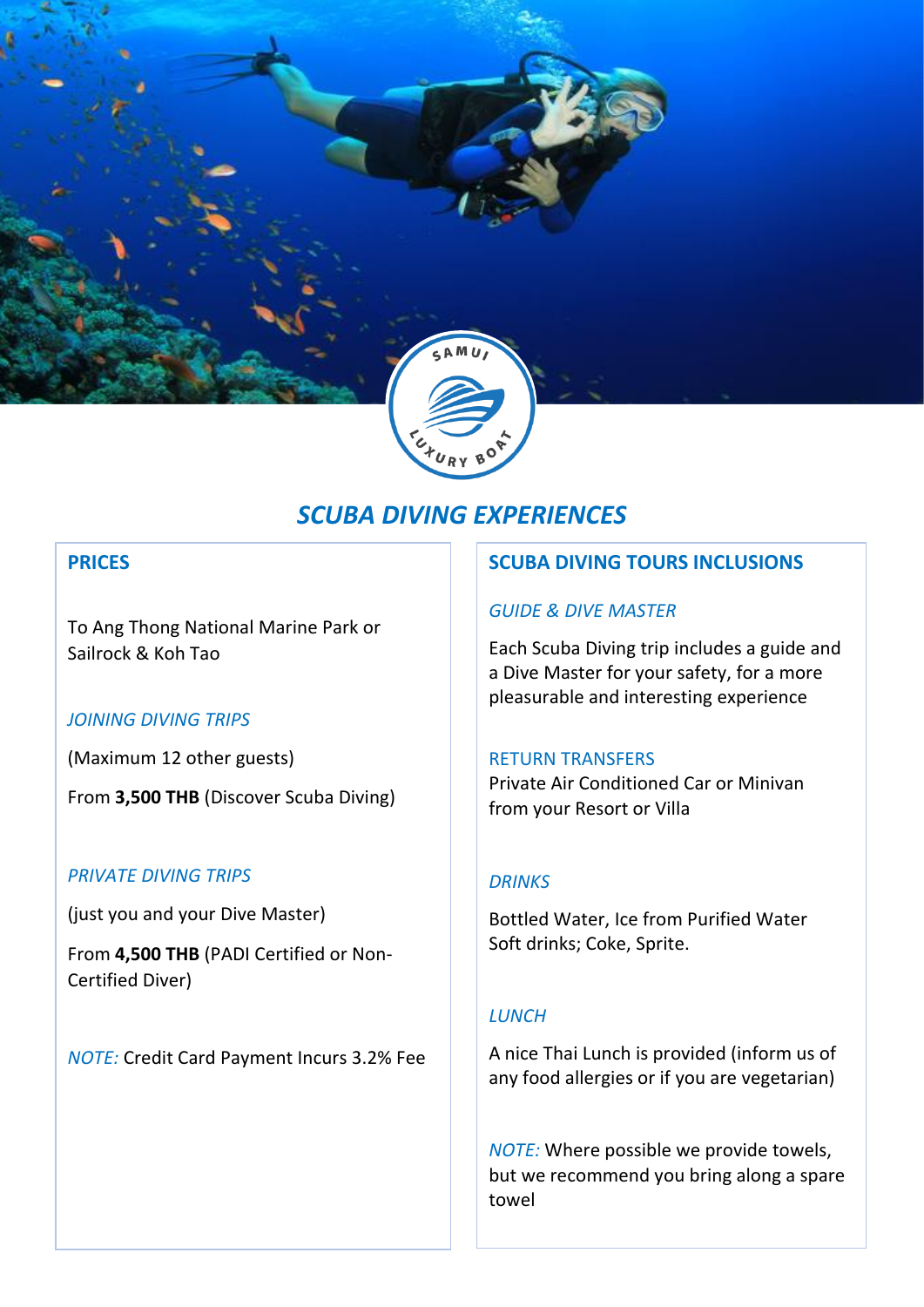

# **DIVE SCHEDULE AND DESTINATIONS**

Schedules for actual dive days are as follows:

#### KOH TAO – 2 DIVES

Depart: 08:00 Journey Time: 90 minutes Return to Samui: 15:00 – 15:30

#### SAIL ROCK – 2 DIVES

Depart: 07:20

Journey Time: 60 minutes

Return to Samui: 12:30 – 13:00

#### ANG THONG NATIONAL MARINE PARK- 2 DIVES

Depart: 07:20

Journey Time: 75 minutes

Return to Samui: 12:30 – 13:00

Pick up times each day will vary depending on your resort location on the island and dive sites for the day.

# **INFORMATION**

#### DIVING AND FLYING

When planning when in your holiday when to dive, it is important to remember that you must leave an 18-hour interval after your last dive, before you are able to fly. With our schedule this means that you are not able to fly until 10:00 am the next day after your final dive.

#### **SERVICE**

The twin engine speedboats gets us to the dive sites quickly and allows us to avoid the crowds. For safety and comfort, we limit the number of dive customers on the boat to just 10 if we have divers only on the boat or 12 if we have a combination of divers and snorkelers. Full details of our boat and the dive sites that we visit can be found on our website.

### **BOOKING**

We recommend booking well in ADVANCE!

We do not require booking deposit only your written confirmation.

Semi Private/Shared Private trips are only available on specific days.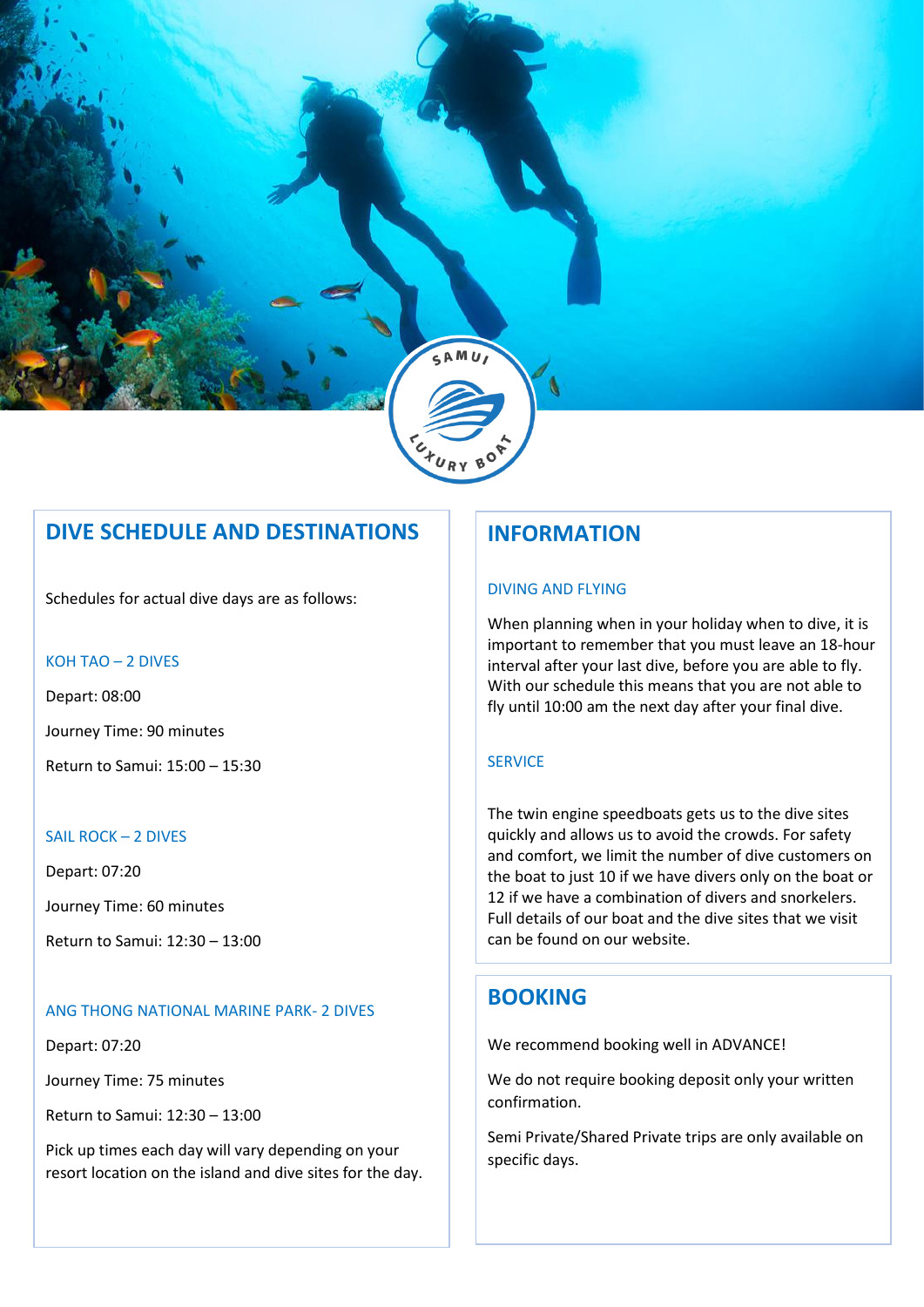

# *PADI OPEN WATER & ADVANCED COURSES*

# **COURSE DETAILS**

As you may already be aware, the PADI Open Water Course is a 4 day course or alternatively you can complete the theory for the course online, prior to the start of the course and then it takes 3 days to complete. The online theory options allow you to complete all the theory for the course in your own time and save you spending a day of your holiday in our classroom.

Just to reiterate, if you opt for the 4 day course, you spend 2 days covering theory and swimming pool training and then 2 days making your open water dives.

If you opt for the 3 day course, day 1 covers a quick theory review and the swimming pool training and then days 2 and 3 are for the open water dives.

During the pool sessions you will learn all the required dive skills that will make you a safe and competent diver – you will be repeating some of these skills during your open water dives too.

For the Open Water Course you are also required to complete 2 stamina tests in the pool – a 10 minute float and a 200m non stop swim – so you do need to be able to swim to take the course.

Your 4 open water training dives are made over 2 days and as I mentioned above you then repeat some of the skills from the pool during these dives, but also then have time to just enjoy the diving also.

Our ratio of students to instructor for the course is just 2:1

Upon successful completion of the course, you will be certified to dive to a maximum depth of 18m in dive conditions similar to those in which you trained, with a certified buddy and independently of a PADI dive professional.

# **ONLINE THEORY**

If you do choose to take the 3 day option and complete the theory before arrival on Samui, please let us know and we can run you through the various options available for laptop /iPads etc and give you the link through our website where you can sign up.

# **DIVE EQUIPMENT**

Full equipment rental is included for each option and comprises of high specification Scubapro T Force BCD's and Scubapro MK11 regulators – we renew our gear every 2 years and took in new stock BCD's and regulators this year. In addition we provide boots and open back fins for comfort rather than standard closed dive fins.

# **MEDICAL STATEMENT**

Before starting any PADI course or experience programme you are required to complete the PADI medical statement – I have attached a copy for you to look through. If you need to answer 'YES' to any of the questions, you would need to see a doctor to confirm that it is safe for you to dive and the doctor would need to sign side 2 of the form stating this. We would need the original copy of the medical for our files if either of you are required to see a doctor.